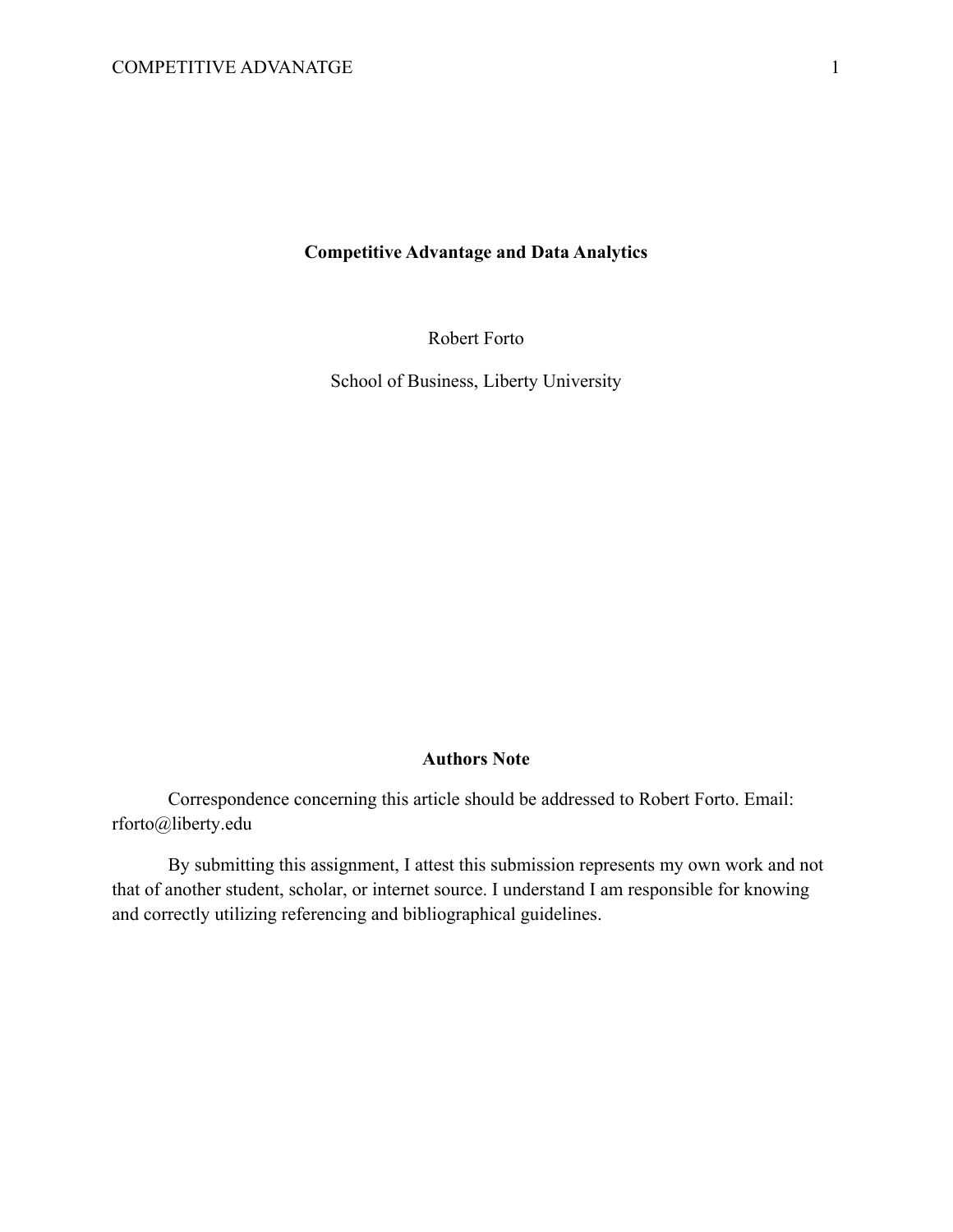### **Abstract**

A firm understanding of business analytics allows for the most significant leverage for an organization. An emphasis on values and community should be at the forefront. An organizational structure needs to include a retrospective on past analytics-based decisions, how the reorganization could improve decision-making, and how reorganization redefines the business analytics plan. Business analytics enables differentiation as a driver of change. In turn, business analytics pushes toward competitive advantage by generating economies of scale, scope, and quality improvement. But the question that remains is how do Christian leaders employ tactics that stay true to the faith? Few organizations realize a competitive advantage based on faith and a value system that builds bridges in their communities to better serve employees, society, clients, and customers. A search of the scholarly literature and scripture was conducted to develop a practical solution for businesses contemplating how data analytics and Christian leadership can do the greatest good for the community.

*Keywords:* Data analytics, decision-making, Christian leadership, business analytics, leadership, corporate data analysis, competitive advantage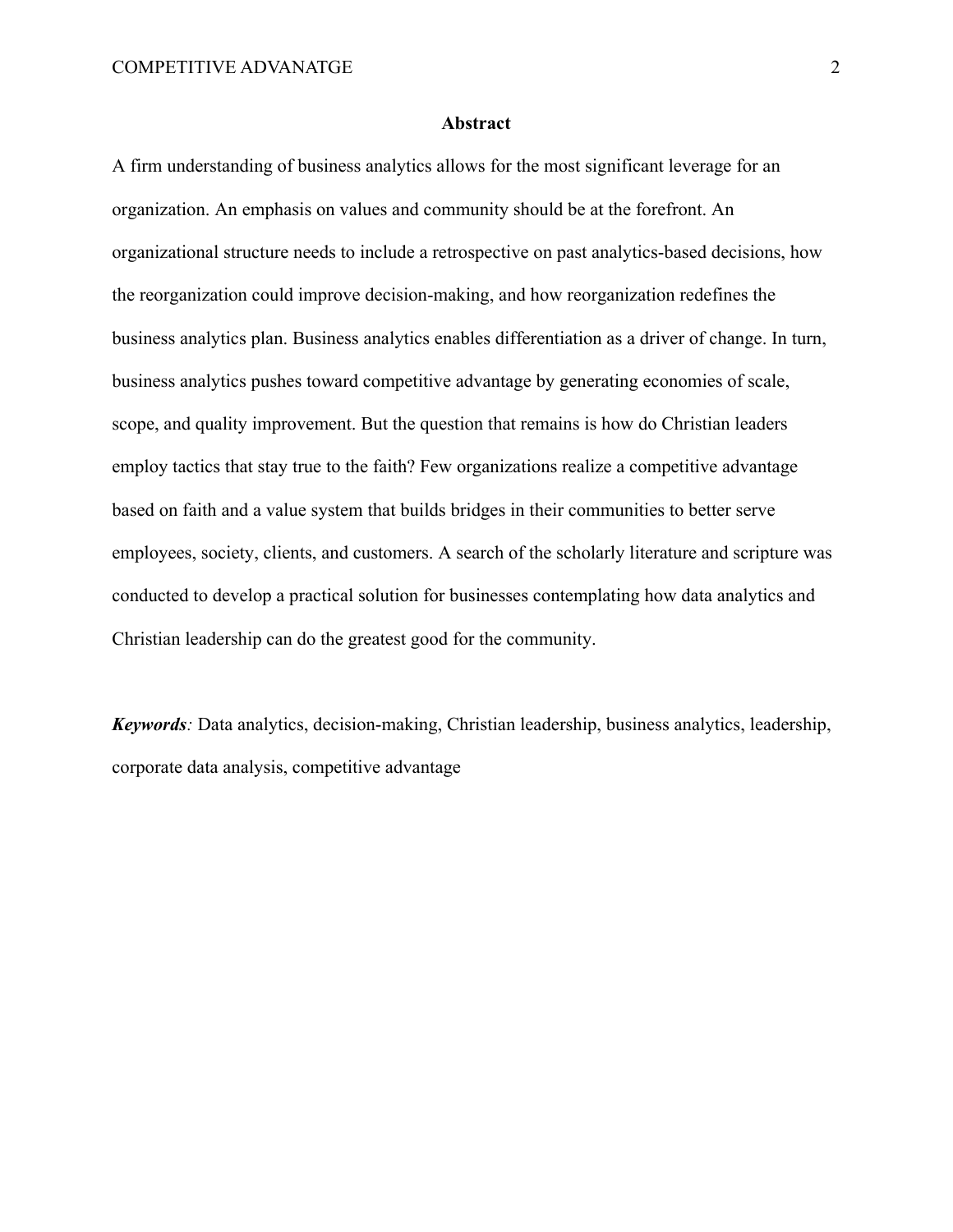## **Competitive Advantage and Data Analytics**

A famous movie quote summarizes where businesses are regarding competition, "if you aren't first, you're last" (McKay, 2006). While the selection talks about professional car racing, it holds when organizations think of how their competition may be gaining a foothold in their industry. It could come from offering better services or products. Still, it is a firm understanding of business analytics that allows for the most significant leverage. Whereas an emphasis on values and community should be at the forefront. Bartlett (2013) proposes that the organizational structure includes a retrospective on past analytics-based decisions, how the reorganization could improve decision-making, and how reorganization redefines the business analytics plan. Business analytics enables differentiation as a driver of change. In turn, business analytics pushes toward competitive advantage by generating economies of scale, scope, and quality improvement.

Taking advantage of the competitive environment is the first way organizations achieve relative cost efficiencies and drive competitive advantage against their competition. Taking advantage of the economies of scope is the second-way organizations achieve relative cost efficiencies and drive competitive advantage against their peers. Bartlett (2013) suggests that organizations employ a robust mapping sequence that allows for judging accuracy and reliability leads to thinking through how to design the solutions better to create effective change. Firms need to focus more on supporting the most critical decisions and the confines of the desired accuracy. In addition, organizations need to consider how to make novel problems more routine and leverage better the infrastructure they have on hand.

But the question that remains is how do Christian leaders employ tactics that stay true to the faith? Most business owners are a combination of top-down authoritarian management, idea-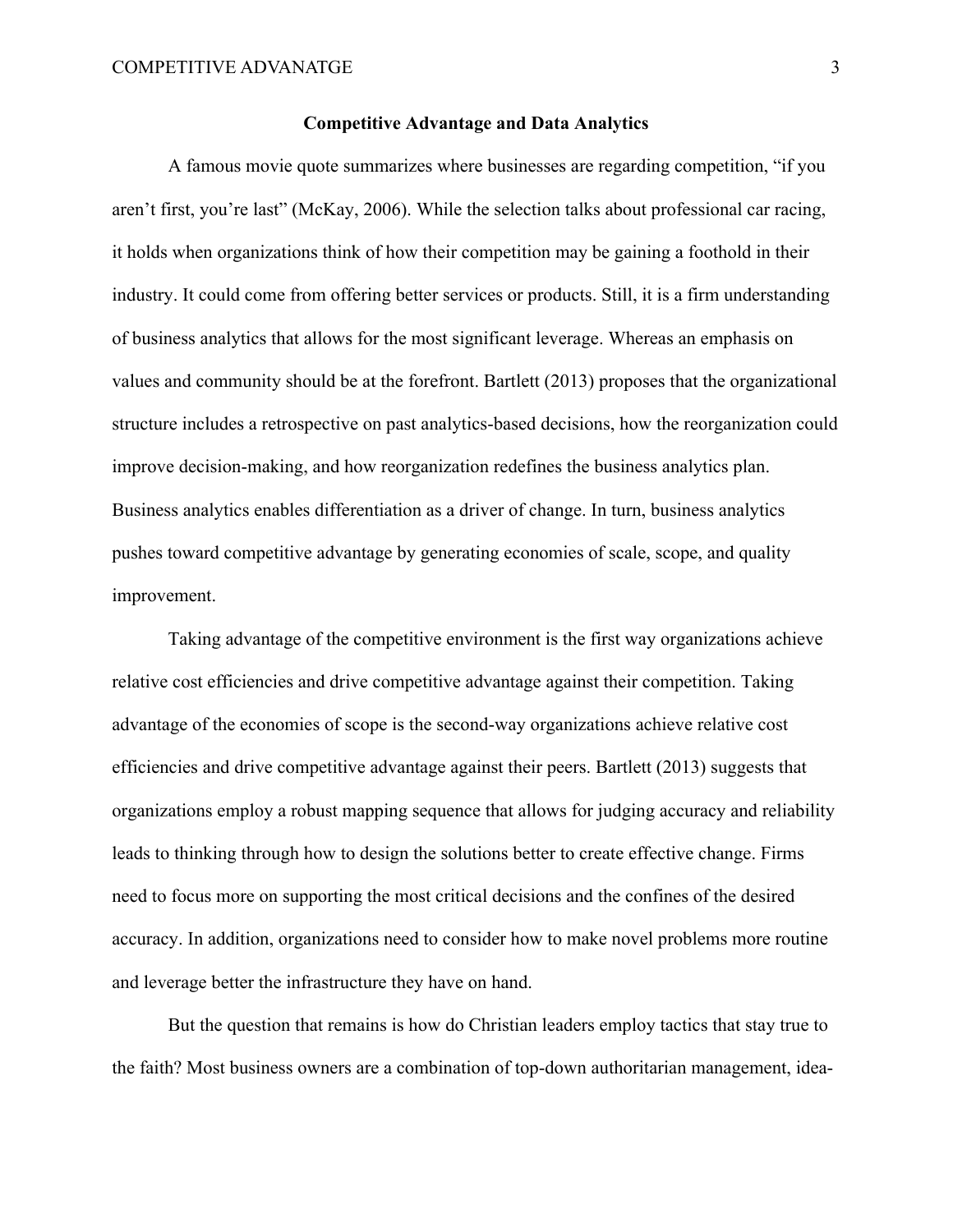led, opportunity-led, money-led, or even feelings-led. Still, few realize a competitive advantage based on faith and a value system that builds bridges in its communities to better serve employees, society, clients, and customers. Conversely, it takes a purely profound effort for a Christian leader to put his business on the line and sometimes ignore the numbers-driven data analytics to lead his followers to a path that embodies the Holy Spirit (Krispin, 2020).

#### **Christian Leadership in the Corporation**

How a leader chooses to behave, or in more academic terminology, how a leader accesses a repertoire of styles impacts the various stakeholders profoundly (Krispin, 2020). For example, Chaleff (2009; cited in Krispin, 2020) posits that all-important social accomplishments require complex group efforts. Thus, leadership and followership are both necessary in the pursuit of a common purpose. This leadership style inherently forces leaders to emerge, but the type of leader that rises to the top will make or break the organization. By understanding the data presented and the advice gained through scripture, a savvy Christian leader can promote the company's organizational values while remaining true to his faith in the Holy Spirit. But it is not that easy.

Scripture reflects an interest in the development of leaders through stories of numerous leaders (Krispin, 2020). Merida (2015) advances that one of the first tests of Christian leaders is to understand the calling. 2 Kings 2:13 says, "Elisha picked up the mantle that had fallen off Elijah and went back and stood on the bank of the Jordan" (*New International Version*, 1978, 2 Kings 2:13). In addition, the Old Testament portrays the development of Moses in the households of an Egyptian pharaoh (Acts 2:8-15), Joshua serving at the side of Moses (Exodus 17:8-11), and Joseph through his experience at Potiphar's house (Gen 39:1-5). However, all this aside, many leaders do not fully articulate the stories and parables found in scripture and have difficulty mapping out a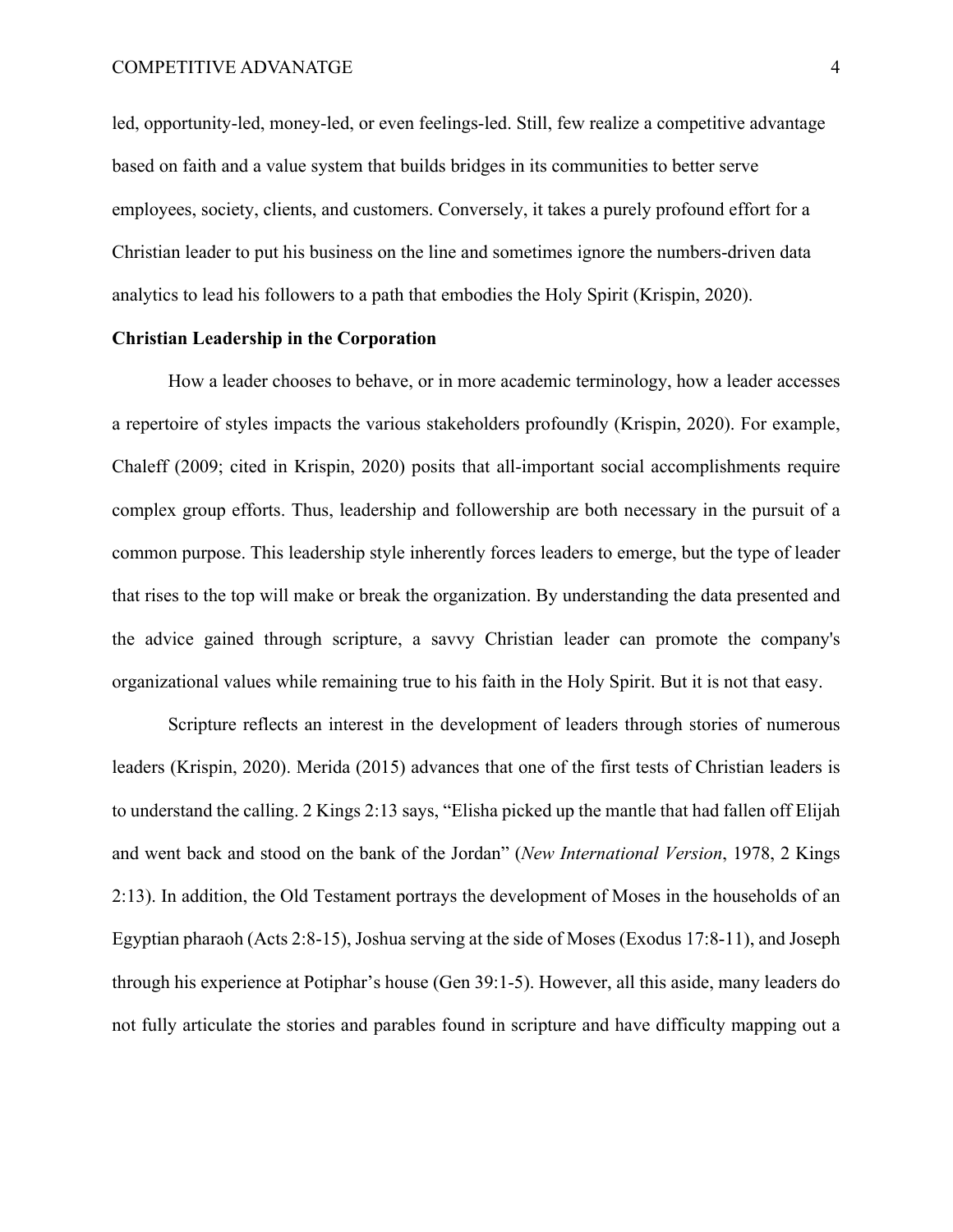strategy that incorporates Christian teachings and parlays them into actionable plans to leverage the organization.

A conversant Christian leader will attempt to articulate the data presented and form a collation that allows the organization to lead from within, focus on servant-first leadership, and reflect on how Jesus lives in all of us. Romans 8:14 (NIV) suggests, lead us in everything we do. 1 Corinthians 2:9-11 asks us to search and share deep things with God, and John 16:13 (NIV) guides us in all truths and tells us of things to come. This is data analytics at its biblical core. It can be prodigious to consider that an organization's work in their community can have such an overpowering impact, but it can.

# **Practical Implications**

Bartlett (2013) surmises that introducing any new or novel system, whether in terms of leadership or processes and procedures, is the most challenging undertaking for a business analytics team. It is difficult to gauge the most impactful and essential aspects of innovation, and sometimes trial and error are necessary before a breakthrough can occur. An organization needs to take incremental, albeit concerted steps, to advance to the ultimate goal of serving the clients, customers with trust, humility, and respect.

These three tenants can go a long way in developing a competitive advantage for an organization that sets it apart from other players in its industry. In today's ever-increasing reliance on digital technology, firms need to be mindful of trust as a driving factor in the customer experience. As Ahmed and Pathan (2019) argue, digital trust is paramount to competitive advantage. From the significantly lower level of business to the top, trust is the core tenant in a digital world where personal data is everywhere.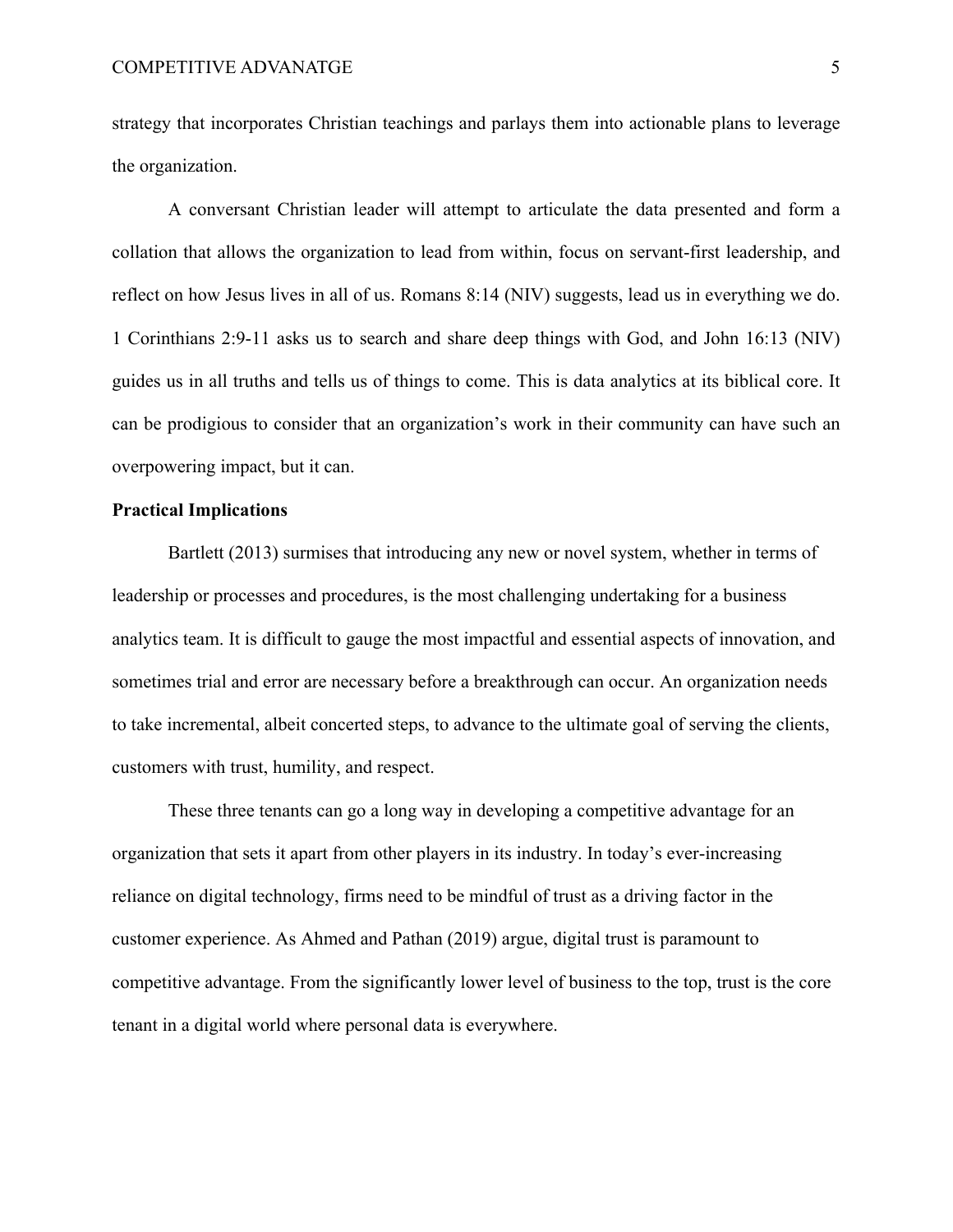People want to be assured that an organization takes its security seriously. The organization must understand the mechanisms and processes in which big data adds value to the company with any novel technology. It must have a clear picture of the different elements and interdependencies (Mikalef et al., 2020). Through intelligent data management, intellectual property protection, and adherence to a value system, a mindful Christian leader can utilize techniques and strategies to develop a competitive advantage that does not just chase wealth, using the earlier movie quote as an example as a measure of business success.

## **Conclusion**

A business owner needs a focused and coherent plan to leverage data assets to garner a competitive advantage. This author argues that a leader must lead himself before he can lead others and, in turn, be a bastion to his community. This self-leadership comes from within. As Geiger and Peck (2016) suggest, one must have emotional awareness, the knowledge of biblical and practical approaches to conflict resolution, and the ability to speak sensitively in those they are communicating with. This personal and spiritual maturity allows for self-control and awareness to begin to articulate what is needed to move forward to lead in a servant-focused manner in the organization.

This biblical or faith-based leadership model partnered with secular or theoretical models as outlined in Northouse (2018) allows a savvy Christian leader to develop a team that can focus on values-based data metrics that can inform the organization of the best means to measure success and leverage their assets. In addition, the focus on values, collaboration, shared purpose, and citizenship can resonate in both biblical understandings of Christian communities and the community at large that want to conduct business with organizations that they see as ethical (Krispin, 2020). In short, organizational leadership requires a complex and conceptual level of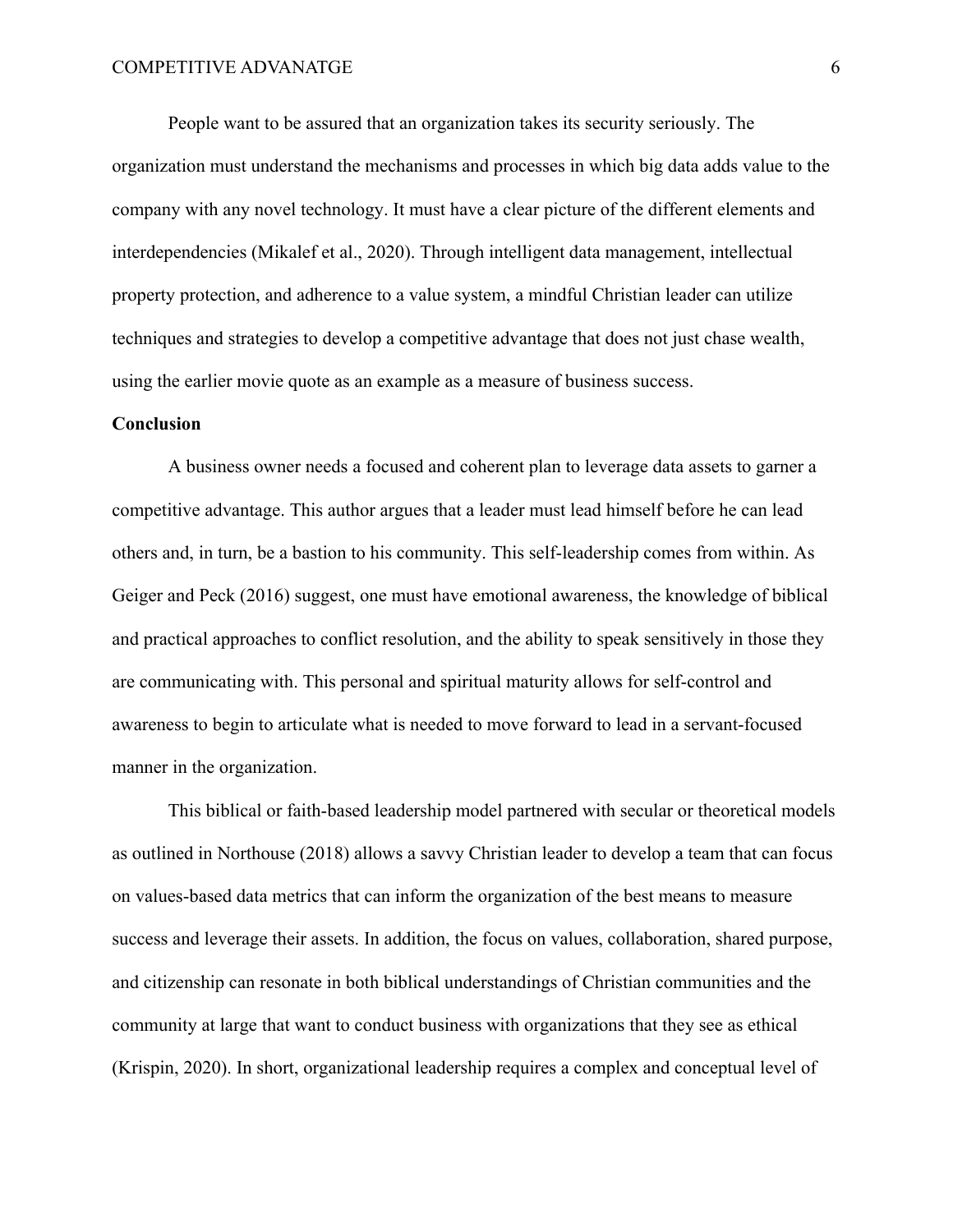intellectual skillset to lead the people and activities of an organization (McCauley et al., 2010). This includes critical thinking skills, which facilitate in-depth analysis of organizational issues (Seemiller, 2014; as cited in Krispin 2020), and practical problem-solving and decision-making opportunities that data provides as a testament to procuring a competitive advantage and leveraging resources within and outside of an organization.